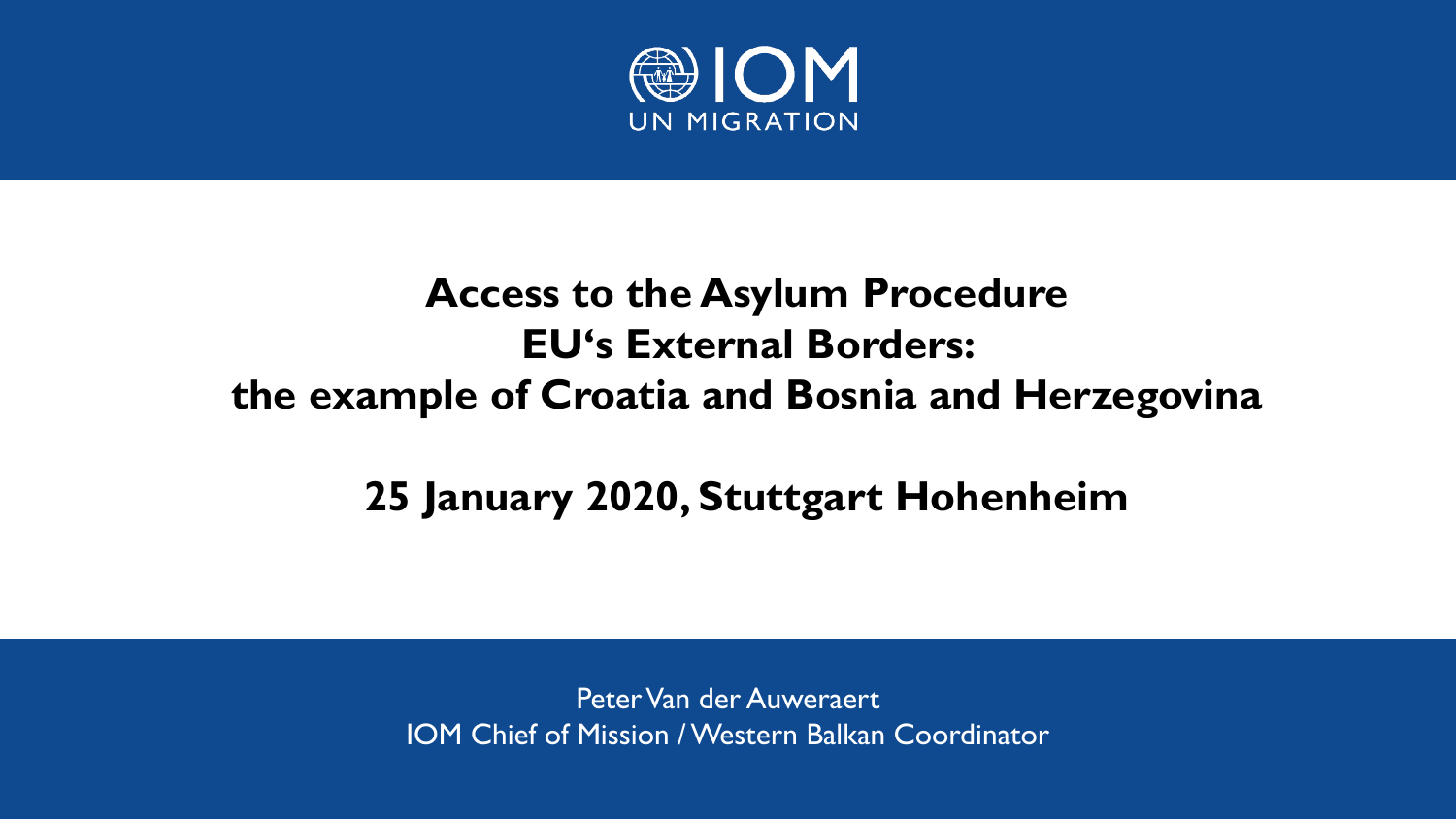Overview of the migration situation in Bosnia and Herzegovina **UN MIGRATION** 

**Total Migrant Arrivals** Registered by the BiH Ministry of Security

**24,067 7,000-8,000** 2018 **29,232**  2019

**Countries of Origin**

**Other** 

**Number of Migrants in BiH**

Estimated by IOM and UN partners

9.810

**25%**

in families

**Adults** 

**Migrants in formal centres**

Week 6 - 12 January 2020

**5,052** In IOM centres **5,372** All centres

**Demographic breakdown of migrants in centres** Week 6 - 12 January 2020

**68%**

**9%**

Children

in families

**1%** 

Single men

Single women

**11%**

Unaccompanied children



3.612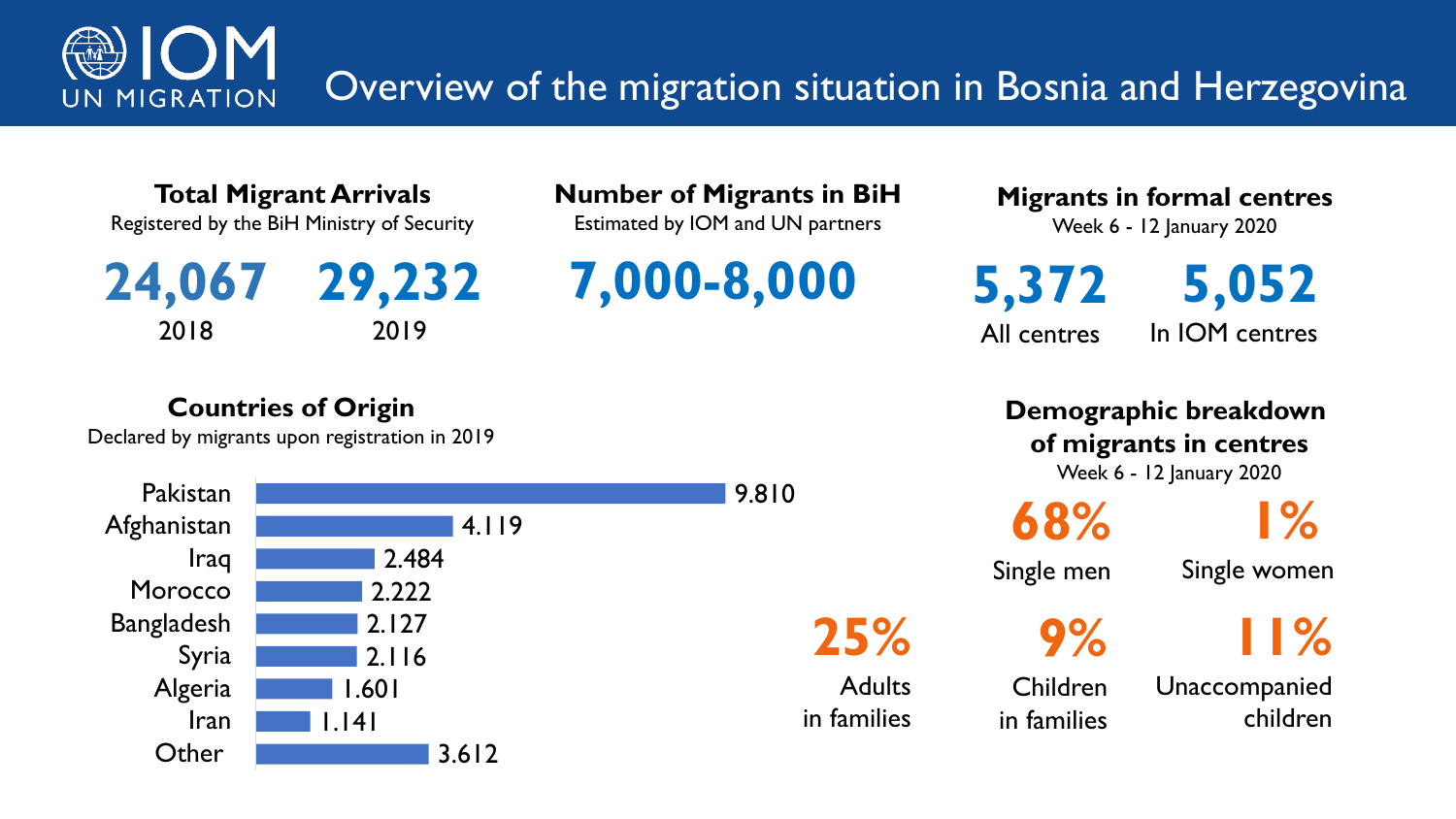### Overview of the migration situation in Bosnia and Herzegovina UN MIGRATION

### **Access to Asylum**



 $\blacksquare$ # Arrivals

 $\blacksquare$ # Attestations on the Intention to Seek Asylum

#### $\blacksquare$ # Asylum Claims

In 2019, the Sector for Asylum granted 3 refugee status and 41 subsidiary protection statuses to people that registered their asylum claim in 2017, 2018 and 2019.

#### **Hinders to the asylum procedure**

- Low capacity of the Sector for Asylum to process asylum claims; only visited Una Sana Canton to register asylum claims 3 times in 2019.
- The NGO Vasa Prava BiH, obtained 3,879 powers of attorney (1,137 in USC alone) to assist migrants to access the asylum system in BiH.
- Administrative issues: the Sector for Asylum does still not recognize Bira and Miral TRC as formal centres - persons accommodated there therefore lack an official address.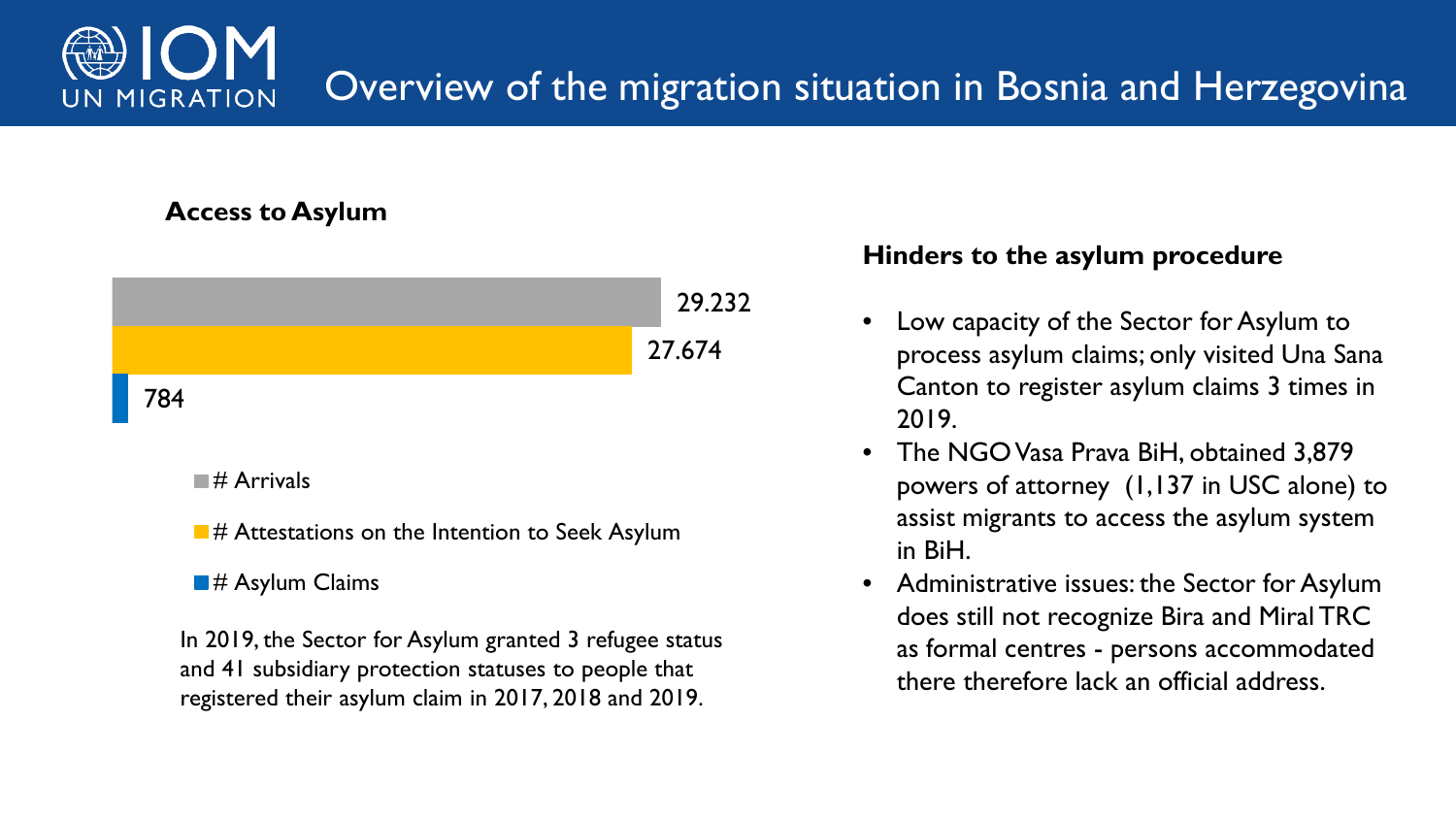#### **ON** Overview of the migration situation in Bosnia and Herzegovina UN MIGRATION

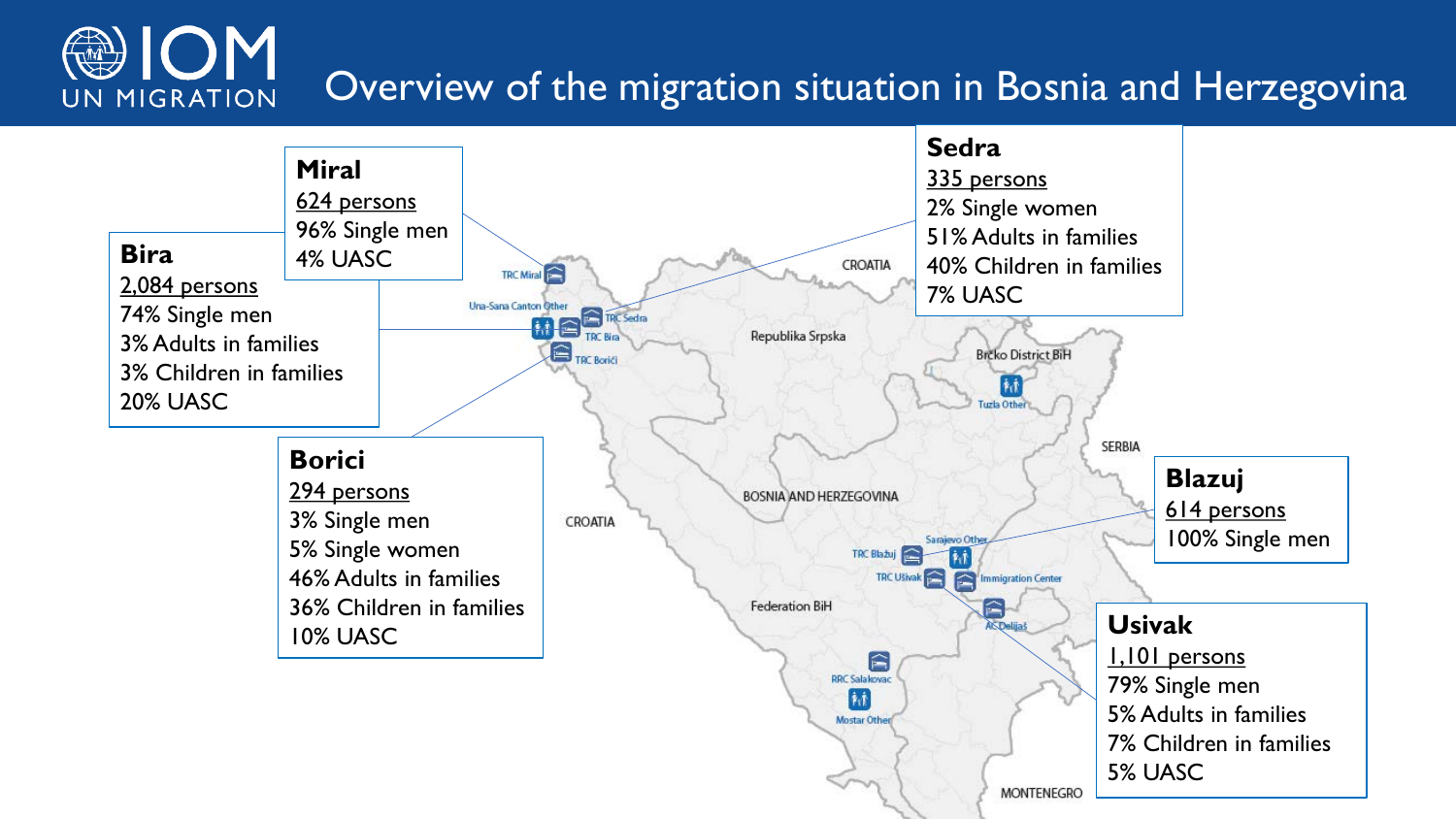### **Findings of IOM's latest DTM Flow Monitoring Surevys**

*Data collected December 2019 from 354 respondents* 

### **Status in origin country**

**UN MIGRATION** 

• The majority of migrants were employed (38%) or self-employed (9%) while 42% were unemployed at the time of departure. 12% were students.

### **Return**

- 90% have not considered returning during their journey, while 10% reported they had.
- 58% reported they were not willing to return, while 31% referred to security concerns.

### **Local integration**

• Only four considered staying in BiH

### **Destination**

- The top countries of intended destination at the time of departure were **Italy** (25%), **France** (20%) and **Germany** (14%). These remained the top countries at the time of the interview Italy (27%) France (18), and Germany (14%).
- The largest share of respondents (32%) reported they expected to have their **status legalized** when they reach countries of their intended destination, followed by those who reported they expected to **find a job**  (27%), and those who expected to **get refugee status**  or **asylum** (18%).
- The majority (68%) of respondents reported they expected the support in destination countries to come from government organizations.